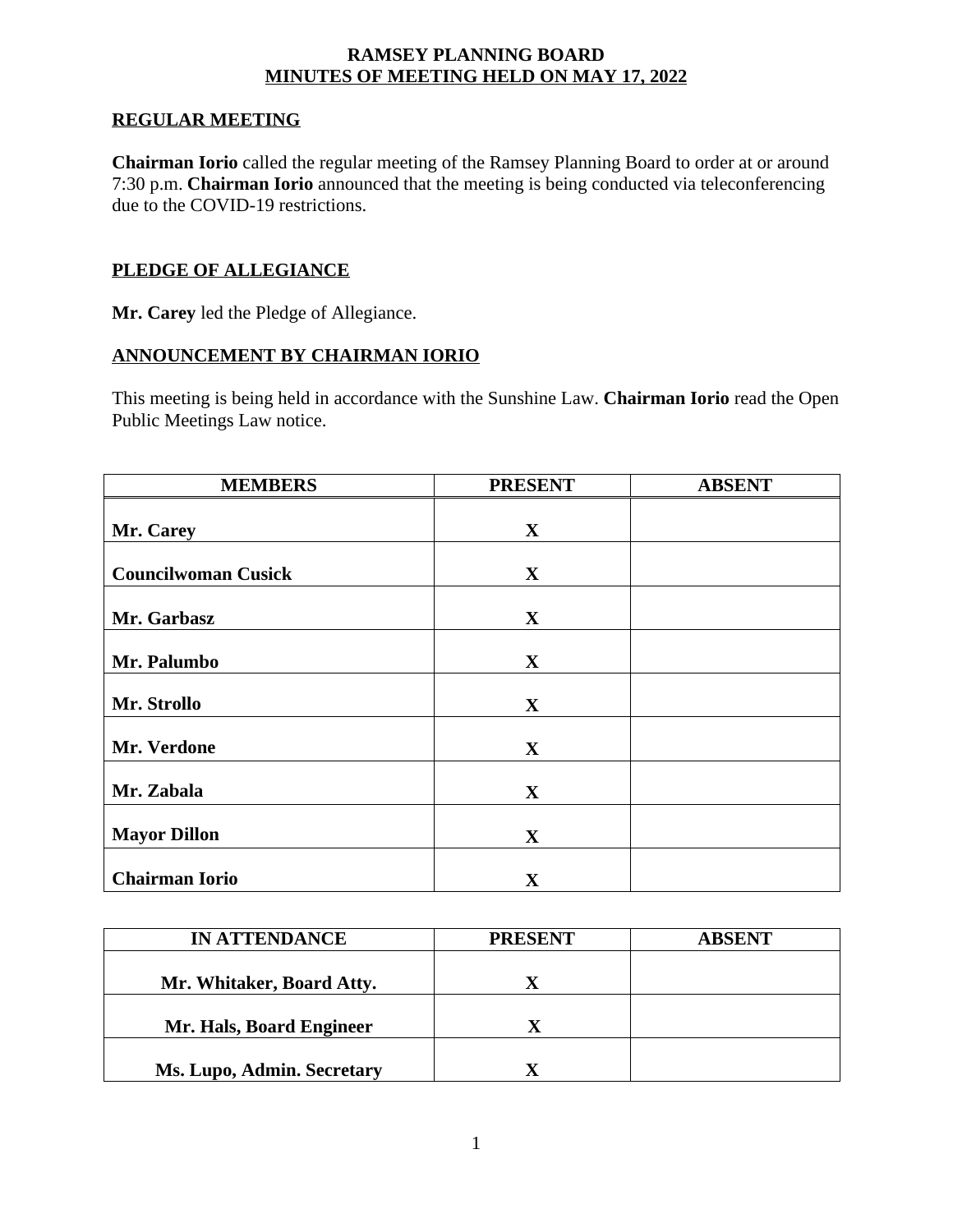# **APPROVAL OF MINUTES**

A motion to approve the minutes of 05/03/2022 was made by Mr. Carey, seconded by Mr. Zabala. All eligible members voted in favor. **Carried.**

# **CORRESPONDENCE** - None

| <b>WAIVER APPLICATIONS</b> |                 |                                                                                                 |
|----------------------------|-----------------|-------------------------------------------------------------------------------------------------|
| Applicant:                 |                 | <b>Wellness Counseling of Bergen County LLC</b>                                                 |
| <b>Location:</b>           |                 | 470 N. Franklin Turnpike                                                                        |
| <b>Leased Area:</b>        |                 | 2,175 sq. ft.                                                                                   |
| <b>Proposed Business:</b>  |                 | <b>Counseling Office</b>                                                                        |
|                            |                 | The office will be open 6 days a week, Monday through Friday 9:00 AM to 8:00 PM and             |
|                            |                 | Saturday mornings. The number of employees is 10 F/T and 5 P/T and the number of parking        |
| spaces is 15.              |                 |                                                                                                 |
| <b>Applicant:</b>          |                 | <b>Roaring Whisper Speech Therapy LLC</b>                                                       |
| <b>Location:</b>           |                 | 145 N. Franklin Tpke.                                                                           |
| <b>Leased Area:</b>        |                 | 168 sq. ft.                                                                                     |
| <b>Proposed Business:</b>  |                 | <b>Speech Therapy</b>                                                                           |
|                            |                 | The office hours will vary. The number of employees is 1 and the number of parking spaces is 1. |
| <b>Applicant:</b>          |                 | <b>Ramsey Tap Room, LLC</b>                                                                     |
| <b>Location:</b>           |                 | 1315 State Highway 17                                                                           |
| <b>Leased Area:</b>        |                 | 6,300 sq. ft.                                                                                   |
| <b>Proposed Business:</b>  |                 | <b>Restaurant/Bar</b>                                                                           |
|                            |                 | The restaurant/bar will be open 7 days a week, Monday through Sunday 12:00 PM to 12:00 AM.      |
|                            |                 | The number of employees is 8 F/T and 2 P/T and the number of parking spaces is 181.             |
| <b>Applicant:</b>          |                 | <b>Lettuce Inn Juice Bar</b>                                                                    |
| <b>Location:</b>           |                 | 30 E. Main Street                                                                               |
|                            |                 | Outdoor dining approved for 2 tables to accommodate 2 people on the sidewalk facing Main St.    |
|                            |                 | A motion to approve the waivers, subject to the approval of the Construction Official, Board of |
|                            |                 | Health and Fire Official, was made by Mr. Palumbo, seconded by Mr. Zabala.                      |
| <b>Roll Call:</b>          | AYES:           | *Mr. Carey, Councilwoman Cusick, Mr. Garbasz,                                                   |
|                            |                 | Mr. Palumbo, Mr. Strollo, Mr. Verdone, Mr. Zabala                                               |
|                            |                 | <b>Chairman Iorio, Mayor Dillon</b>                                                             |
|                            | <b>NAYES:</b>   |                                                                                                 |
|                            | <b>ABSTAIN:</b> | *Mr. Carey abstain to Ramsey Tap Room, LLC                                                      |
|                            | <b>ABSENT:</b>  |                                                                                                 |
| $\Gamma$ <sub>amia</sub> l |                 |                                                                                                 |

**Carried.**

# **PUBLIC COMMENTS** - None

## **COMMENTS OF BOARD MEMBERS** - None

# **ORDINANCES** - None

### **PUBLIC HEARING**

Housing Authority of Bergen County – DeSimone Court Block 3701, Lot 3; 801-906 DeSimone Court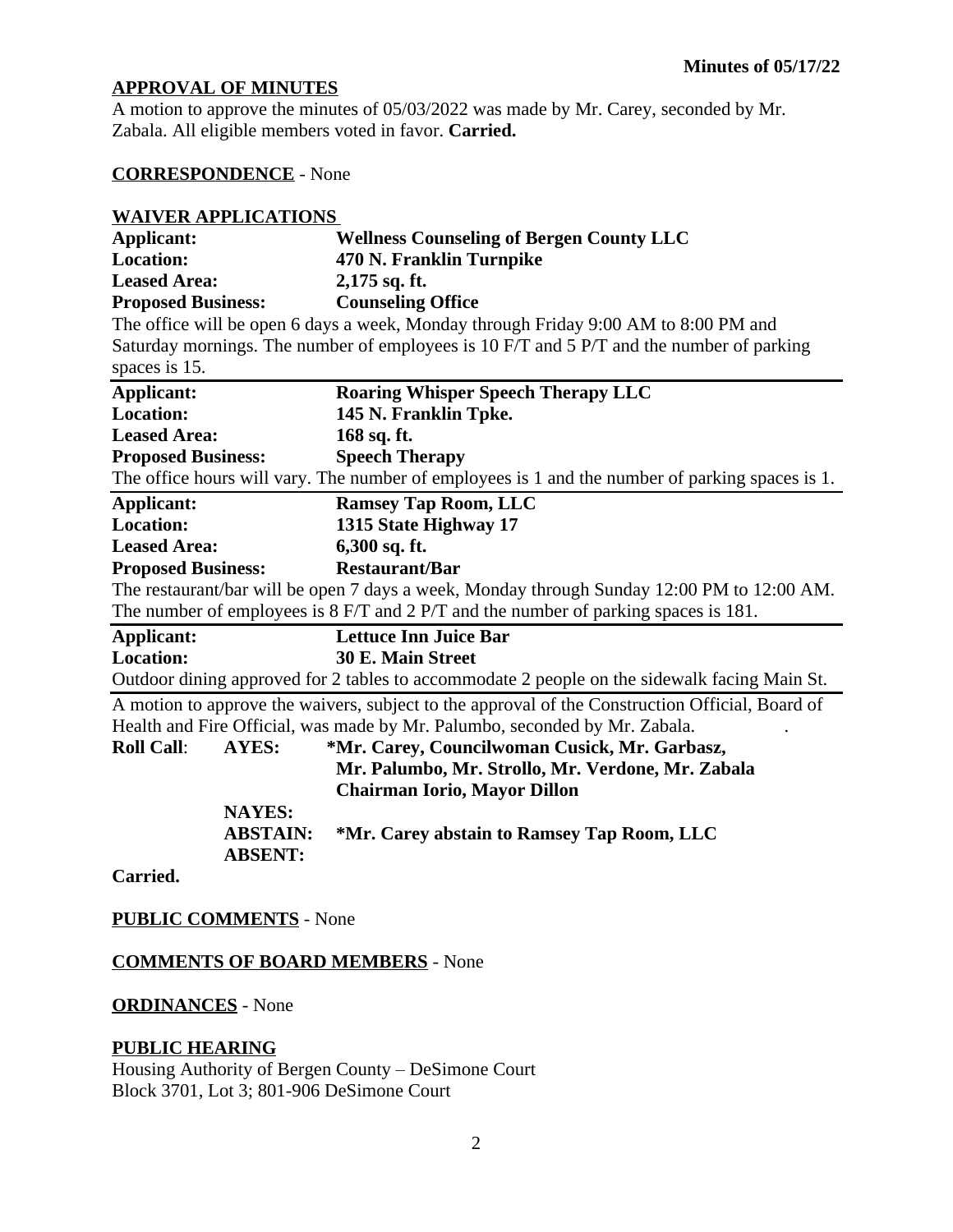Mr. Whitaker said that the applicant had noticed properly, and the hearing could proceed.

Karl P. Kemm, Esq. of McManimon, Scotland & Baumann, 75 Livingston Ave., Roseland, N.J. appeared on behalf of the applicant. Mr. Kemm presented the following exhibits: Exhibit A-1 Site plan last revised May 4, 2022

Mr. Kemm said that the proposal is to convert an existing playground into an eight space parking lot.

## **TESTIMONY OF VINCENT M. BUFIS**

Mr. Bufis was sworn in. Mr. Bufis said he is employed by the Housing Authority of Bergen County as the Director of Operations. Mr. Bufis said there has been a history of parking issues for residents at this facility. Mr. Bufis said there's a small playground towards the end of the parking lot which has not been used in many years. Mr. Bufis said that they were looking to create additional parking spaces. Mr. Bufis said that they held a tenant meeting specifically to address and discuss this proposed project and there were no objections from the residents who attended the meeting to replace the playground with the parking spaces.

#### **BOARD QUESTIONS**

Chairman Iorio asked Mr. Bufis if anyone raised any concerns at the meeting. Mr. Bufis said no.

## **PUBLIC QUESTIONS** - None

#### **TESTIMONY OF RICHARD B. SCHOMMER, JR.**

Mr. Schommer of H2M Associates, 119 Cherry Hill Road, Parsippany, N.J. was sworn in and deemed an expert in engineering and planning. Mr. Schommer described the existing conditions. Mr. Schommer said that the site contains two buildings; one building on the eastern side and one on the western side. Each have six units for a total of twelve existing multifamily housing units. Mr. Schommer said that the current parking lot contains 19 parking spaces and at the end of the parking lot is a playground area. Mr. Schommer said that the proposal is the replace the playground with an expanded parking area. Mr. Schommer said that there's a unit at the end of the building on the western side which is being made ADA accessible. Currently, there are no ADA accessible parking spaces in the lot. Mr. Schommer said that the proposed plan is to expand the parking from nineteen existing parking spaces and add eight new spaces. Two of the new spaces will be ADA accessible parking spaces. Mr. Schommer said that 29 parking spaces are required and they are proposing 27. Mr. Schommer said that they will be bringing the property more into conformity with the parking requirement. Mr. Schommer said that they are requesting two other variances. One is for lot coverage of 52.2% where 50% is permitted and the other is for 6.7' parking setback to the property line where 10' is required. Mr. Kemm asked Mr. Schommer if they can meet all the requirements of Mr. Hals review dated May 2, 2022. Mr. Kemm said yes. Mr. Schommer reviewed the soil movement.

#### **BOARD QUESTIONS**

Chairman Iorio asked Mr. Schommer how are the parking spaces allocated to the units. Mr. Bufis said that one parking space per tenant is assigned as they move in. Mr. Bufis said that the handicap spaces will be on first-come, first-served basis. Chairman Iorio had a concern with the proposed aisle width at 24' vs. 21' which is currently existing. Mr. Hals recommends the 24' aisle width to make it easier for cars to back out. Mr. Hals had a concern with the lighting diagram. Mr. Kemm said that will be able to add a light as required by Mr. Hals. Mr. Hals also recommended moving the drive aisle in would reduce the impervious coverage and increase the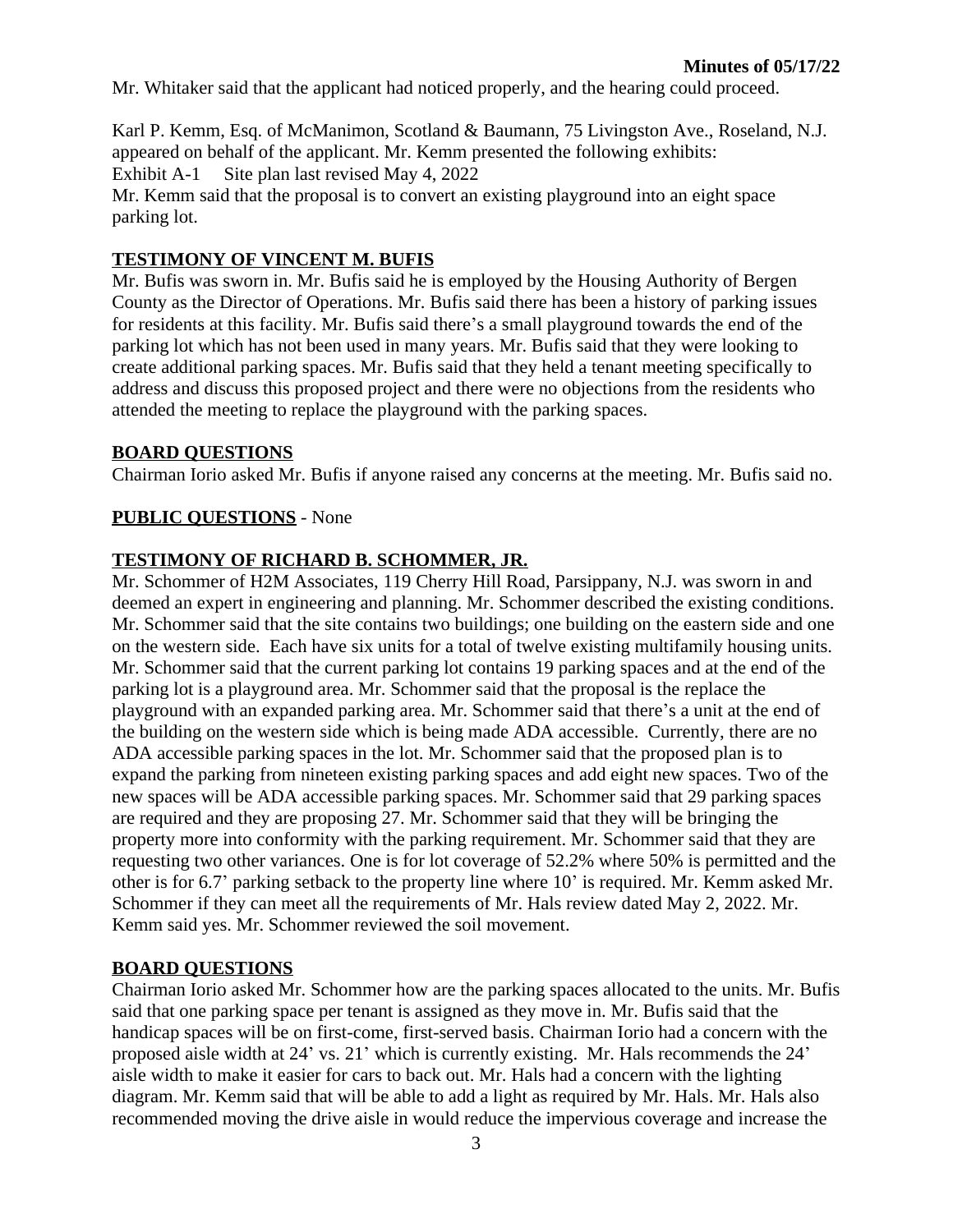green coverage. Chairman Iorio asked Mr. Schommer to review the soil movement. Mr. Schommer did so. Mr. Carey asked Mr. Schommer if the four foot high retaining wall will have a four foot fence installed on top of the retaining wall. Mr. Schommer said yes. Mr. Hals asked Mr. Schommer the fence type. Mr. Schommer said that they are proposing a post in rail fence. Councilwoman Cusick asked Mr. Schommer to review the direction of the stormwater. Mr. Schommer did so.

## **PUBLIC QUESTIONS** - None

### **PUBLIC COMMENTS** - None

Mr. Whitaker suggested that before the Resolution gets adopted, the applicant's engineer prepare revisions to the plan. Mr. Hals can review them and confirm that they are acceptable.

A motion to approve the application with a revised plan to meet the conditions and stipulations was made by Mr. Carey, seconded by Councilwoman Cusick.

| Roll Call: | AYES:           | Mr. Carey, Councilwoman Cusick, Mr. Garbasz,<br>Mr. Palumbo, Mr. Strollo, Mr. Verdone, Mr. Zabala |
|------------|-----------------|---------------------------------------------------------------------------------------------------|
|            |                 | Chairman Iorio, Mayor Dillon                                                                      |
|            | NAYES:          |                                                                                                   |
|            | <b>ABSTAIN:</b> |                                                                                                   |
|            | ABSENT:         |                                                                                                   |
|            |                 |                                                                                                   |

Carried.

Gabrellian Associates Block 4203, Lots 1 & 2.01; 1255 Route 17 South

Mr. Iorio was recused.

Mr. Whitaker said that the applicant had noticed properly, and the hearing could proceed.

Bruce R. Rosenberg, Esq. of Winnie Banta Basralian & Kahn, 21 Main Street, Hackensack, N.J. appeared on behalf of the applicant. Mr. Rosenberg presented the following exhibits: Exhibit A-1 Site Plan last revised May 4, 2022 Exhibit A-2 Architectural plan last revised April 21, 2022

## **TESTIMONY OF ANDREW MISSEY**

Andrew Missey of Lapatka Associates, 12 Route 17 North, Paramus, N.J. was sworn in and deemed an expert in engineering. Mr. Missey described the existing and proposed conditions. Mr. Missey said the proposal is for DSW to move into the existing retail space that the former Modell's and Dressbarn occupied. Burlington will occupy the current DSW space. Mr. Missey described the changes to the exterior at the rear of the proposed DSW and Burlington spaces.

## **BOARD QUESTIONS**

Mr. Carey asked Mr. Missey if there will be screening around the compactors. Mr. Missey said yes. Mr. Carey suggested that employees park in the rear of the building. Mr. Rosenberg said that all leases require tenant employees to park in the rear of the center. Councilwoman Cusick asked Mr. Missey if they will comply with Crew's review letter. Mr. Rosenberg said yes. Mr. Carey asked Mr. Hals if all the items in his review have been addressed. Mr. Hals said yes.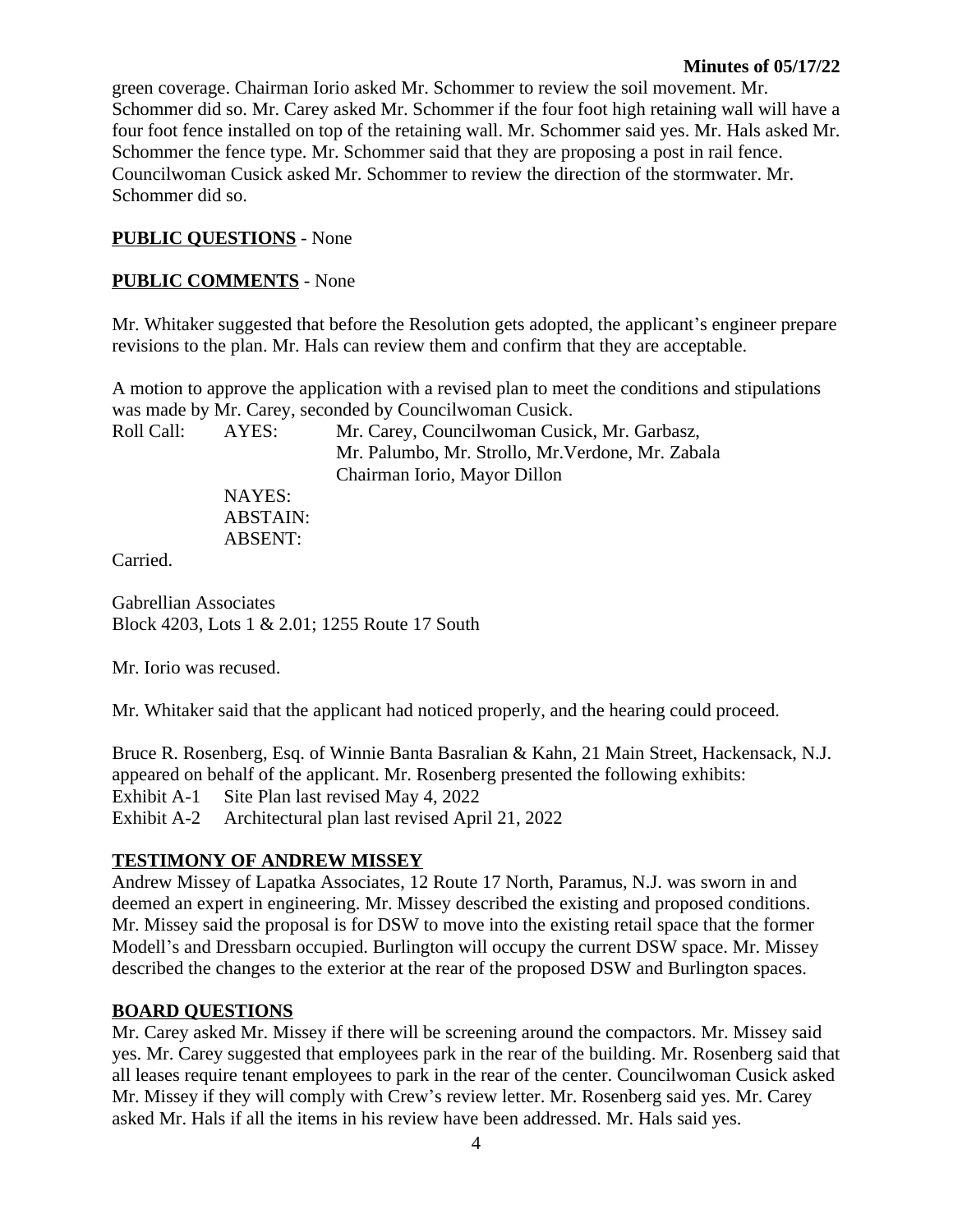#### **PUBLIC QUESTIONS** - None

## **TESTIMONY OF WILLIAM DAHN**

William Dahn of 216 Route 17 North, Rochelle Park, N.J. was sworn in and deemed an expert in architecture. Mr. Dahn said the proposal is to raise the façade along the DSW space and carry it over into the corner over the Michael's space. Mr. Dahn said that the height will increase about four feet higher than the existing façade. Mr. Dahn said they are proposing 123 sf where 40 sf is permitted. Mr. Dahn said that they are proposing a Burlington sign at 405 sf where 40 sf is permitted. Mr. Dahn said that the measurement is taken with the biggest box around the furthest lettering.

## **BOARD QUESTIONS**

Mr. Carey had a concern regarding the proposed height of the Burlington sign. Councilwoman Cusick also has a concern regarding the proposed height of the Burlington sign. Mr. Verdone said from a visual point of view, and from the proportion of the building, the architect has done a very good job, in his opinion, of getting the right size of signage for that building. Mr. Zabala and Mr. Strollo agree with Mr. Verdone. Mr. Hals commented that the Burlington sign itself is much smaller than the box that encloses it. He noted that there was a lot of dead space because they are using lowercase lettering. Mr. Hals said that if the framing was lowered to the lettering the whole sign would be approximately 105 sf. Mr. Hals said that the Ordinance isn't written that way, but there's no real definition of how you get to the area of a sign. Mr. Whitaker said that the Ordinance is very old and hasn't been reviewed in years. Councilwoman Cusick has expressed a concern about the DSW proposed sign size.

## **PUBLIC QUESTIONS** - None

## **PUBLIC COMMENTS** - None

After a five-minute adjournment, Mr. Rosenberg said that they like to reduce the size of both signs. Mr. Dahn said that they can lower the letter height on the DSW sign by 5% or approximately 116 sf. Councilwoman Cusick said that 5% reduction is hard for her to visualize. Mr. Garbasz had a concern that there have been a lot of changes to convert two or three stores into one and what would happen if the unit gets split back into two or three stores. Mr. Garbasz said now you have a higher façade in this corner and it will be out of proportion with the rest of the stores. Mr. Rosenberg said that they have a big user and this is the ideal situation for them. Mr. Dahn said that they can reduce the Burlington sign by 10% or approximately 360 sf.

Mr. Whitaker suggested that before the Resolution gets adopted, the applicant's engineer prepare revisions to the plan. Mr. Hals can review them and confirm that they are acceptable.

A motion to approve a 5% sign reduction on DSW was made by Mr. Palumbo, seconded by Mr. Carey.

| Roll Call: | AYES:   | Mr. Carey, Councilwoman Cusick, Mr. Garbasz, |  |
|------------|---------|----------------------------------------------|--|
|            |         | Mr. Palumbo, Mr. Strollo, Mr. Zabala         |  |
|            | NAYES:  | Mr. Verdone, Mayor Dillon                    |  |
|            |         | ABSTAIN: Chairman Iorio                      |  |
|            | ABSENT: |                                              |  |

Carried.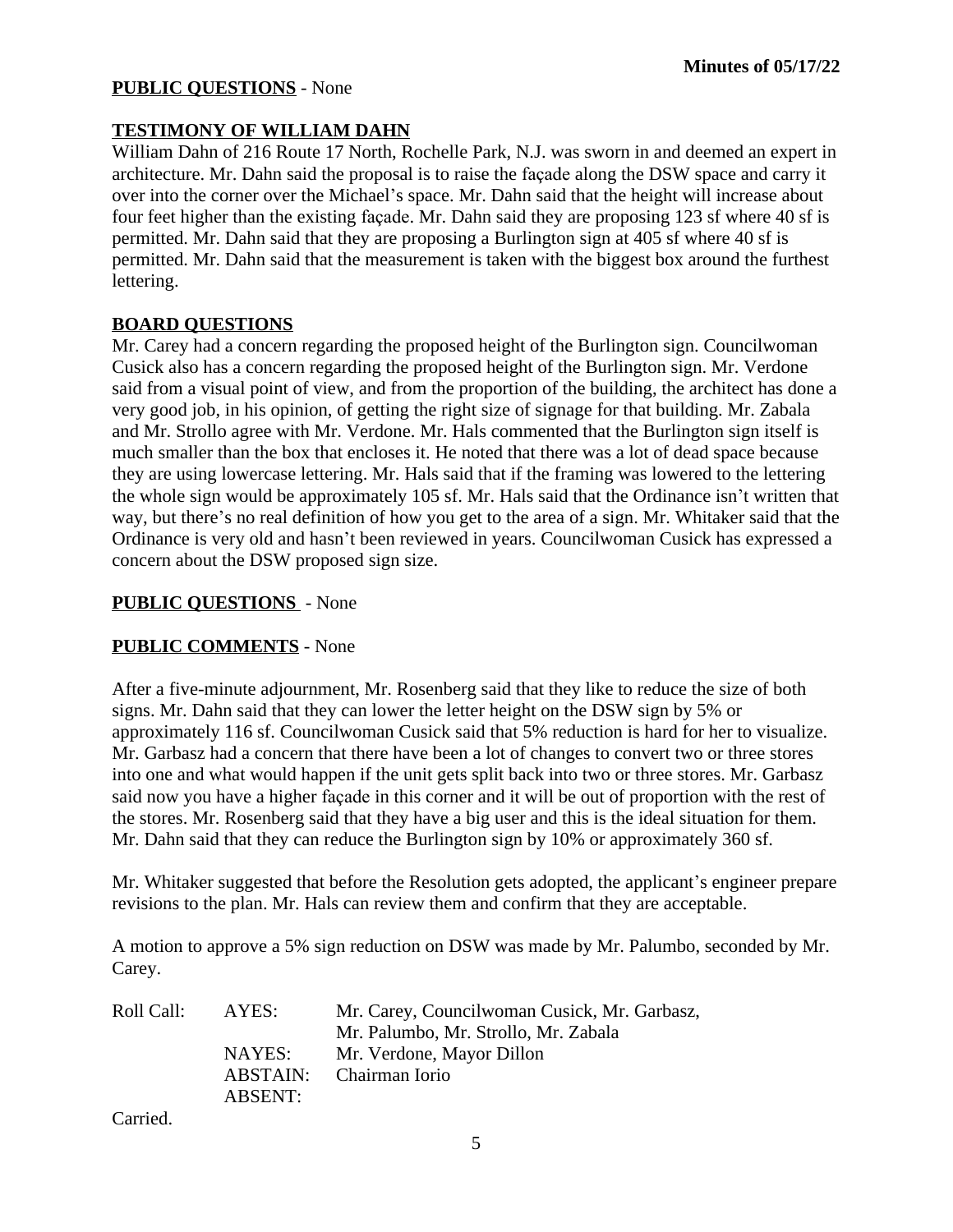#### **Minutes of 05/17/22**

A motion to approve a 10% sign reduction on Burlington was made by Mr. Carey, seconded by Mr. Garbasz.

| Roll Call: | AYES:   | Mr. Carey, Councilwoman Cusick, Mr. Garbasz,<br>Mr. Palumbo, Mr. Strollo, Mr. Zabala, Mayor Dillon |
|------------|---------|----------------------------------------------------------------------------------------------------|
|            | NAYES:  | Mr. Verdone                                                                                        |
|            |         | ABSTAIN: Chairman Iorio                                                                            |
|            | ABSENT: |                                                                                                    |

Carried.

# **WAIVER APPLICATIONS**

|                           | WAI VER ALL LICATIONS |                                                                                                 |  |
|---------------------------|-----------------------|-------------------------------------------------------------------------------------------------|--|
| <b>Applicant:</b>         |                       | <b>DSW Shoe Warehouse Inc.</b>                                                                  |  |
| <b>Location:</b>          |                       | <b>Interstate Shopping Center</b>                                                               |  |
| <b>Leased Area:</b>       |                       | 20,748 sq. ft.                                                                                  |  |
| <b>Proposed Business:</b> |                       | <b>Retail Shoe Store</b>                                                                        |  |
|                           |                       | The store will be open 6 days a week, Monday through Saturday standard hours. The number of     |  |
| parking spaces is 104.    |                       |                                                                                                 |  |
| Applicant:                |                       | <b>Burlington Coat Factory Warehouse Corporation</b>                                            |  |
| <b>Location:</b>          |                       | <b>Interstate Shopping Center</b>                                                               |  |
| <b>Leased Area:</b>       |                       | 24,267 sq. ft.                                                                                  |  |
| <b>Proposed Business:</b> |                       | <b>Retail sale of coats and accessories</b>                                                     |  |
|                           |                       | The store will be open 6 days a week, Monday through Saturday standard hours. The number of     |  |
| parking spaces is 104.    |                       |                                                                                                 |  |
|                           |                       | A motion to approve the waivers, subject to the approval of the Construction Official, Board of |  |
|                           |                       | Health and Fire Official, was made by Mayor Dillon, seconded by Mr. Carey                       |  |
| Roll Call:                | AYES:                 | Mr. Carey, Councilwoman Cusick, Mr. Garbasz, Mr. Palumbo,                                       |  |
|                           |                       | Mr. Strollo, Mr. Zabala, Mr. Verdone, Mayor Dillon                                              |  |
|                           | NAYES:                |                                                                                                 |  |
|                           | <b>ABSTAIN:</b>       | Chairman Iorio                                                                                  |  |
|                           | <b>ABSENT:</b>        |                                                                                                 |  |
| Carried.                  |                       |                                                                                                 |  |

Committee Reports:

Subdivision Committee: Nothing to report Application Review Committee**:** Nothing to report Finance Committee: Vouchers/Performance Bonds/Letter of Credit: Nothing to report Master Plan & Zoning Committee: Nothing to report Procedures Committee: Nothing to report Capital Improvement & Public Lands: Nothing to report

#### **RESOLUTION**

Brian & Heather Heaney Block 1701, Lot 8.03; 12 Hosking Way

Soil Movement

A motion to waive the reading of the resolution was made by Councilwoman Cusick, seconded by Mr. Palumbo.

A motion to approve the resolution as drawn was made by Mayor Dillon, seconded by Councilwoman Cusick.